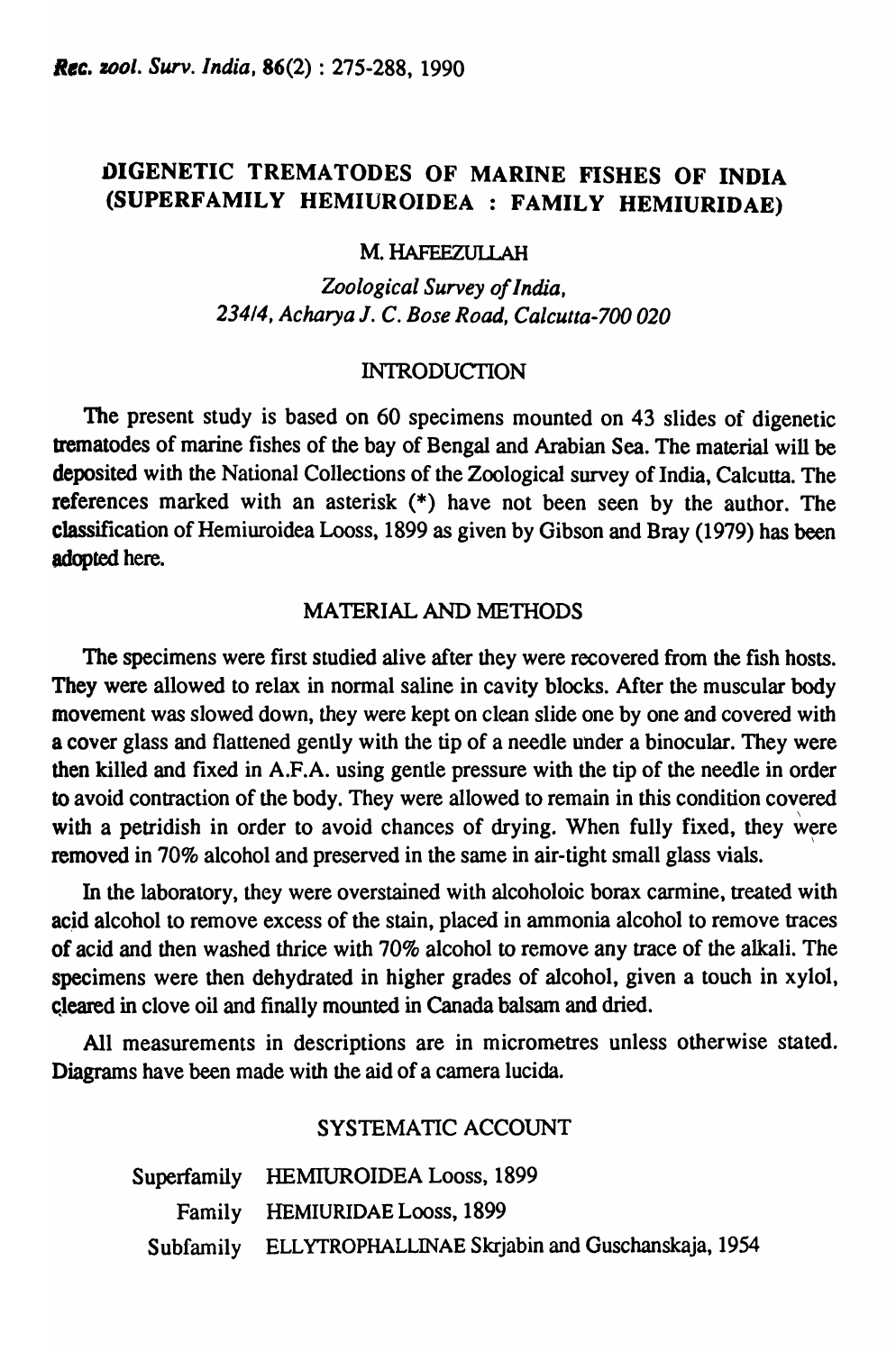Genus 1. *Lecithocladium* Lühe, 1901 Syn. *Clupenurus* Srivastava, 1935 *Magnapharyngium* Bilqees, 1971 *Colletostomum* Sahai and Srivastava, 1978 *Cleflocolleta* Sahai and Srivastava, 1978

The genus *Clupenurus* Srivastava, 1935 lias always been disputed one in the family Hemiuridae and has not been reported since it was erected. Its validity *vis-a-vis Lecithcladium* has always been doubted. Manter (1940) indicated that *Clupenurus* may be a synonym of *Tubulovesicula* Yamaguti, 1934. Later on, he (1947) revised his opinion and differentiated the two genera in the extent of glandular part of pars prostatica and in the absence or presence of cuticular plications on the body proper. He further suggested that *Clupenurus* should stand as a genus closely related to *Lecithocladium,*  and Manter and Pritchard (1960) considered the former as a synonym of the latter. Fischthal and Kuntz (1963) also considered *Clupenurus* a synonym of *Lecithocladium*  and emended the diagnosis of the latter genus. But Yamaguti (1971) considered it as a distinct genus. Gibson and Bray (1979) accept the validity of C *lupenurus* with a question mark. Probably they doubt that it has been adequately' and correctly studied and described. They differentiated it from *Lecithocladium* on the basis of a glandular region of the pars prostatica largely in the forebody and a bulbous sinus-sac. In *Lecilhocladium*  the glandular region of pars prostatica is largely in the hindbody and the sinus sac is mainly tubular, narrow and usually situated in the forebody. But Gibson and Bray (1986) seem to have revised their opinion by considering *Clupenurus piscicola*  Srivastave, 1935 as a synonym of *Lecithocladium harpodontis* Srivastava, 1937 with a question mark. However, they did not list *Clupenurus* as a synonym of *Lecithocladium.* 

*Clupenurus* was described to have a plicated soma, a pharnyx which is longer thatn wide (if not cylindrical), a spindle-shaped or pyriform seminal vesicle with a muscular wall, a sinuous pars prostatica with a recurved proximal part surrounded by gland cells and a tubular vitellarium. These vital characters are also present in *Lecithocladium.*  Therefore the synonymy of *Clupenurus* with *Lecithocladium* may be taken beyond doubt. Srivastava's *Clupenurus* must possibly be the result of erroneous study from badly processed specimens. I have examined hundreds of specimens of the fish *Hilsa ilisha* from various places along the Indian sea coasts and have found the trematode specimens recovered from them to be the same as *Lecithocladium ilishae* Mamaev, 1970, *L. iUshae* Bashirullh and D'Silva, 1973, *L. chauhani* HafeezulIah, 1975 and *Lecithocladium* sp. of Soota and Ghosh, 1977.

> *1. Lecithocladium piscicola* (Srivastava, 1935) Syn. *Clupinurus piscicola* Srivastava, 1935 *Lecithocladium ilishae* of Mamaev, 1970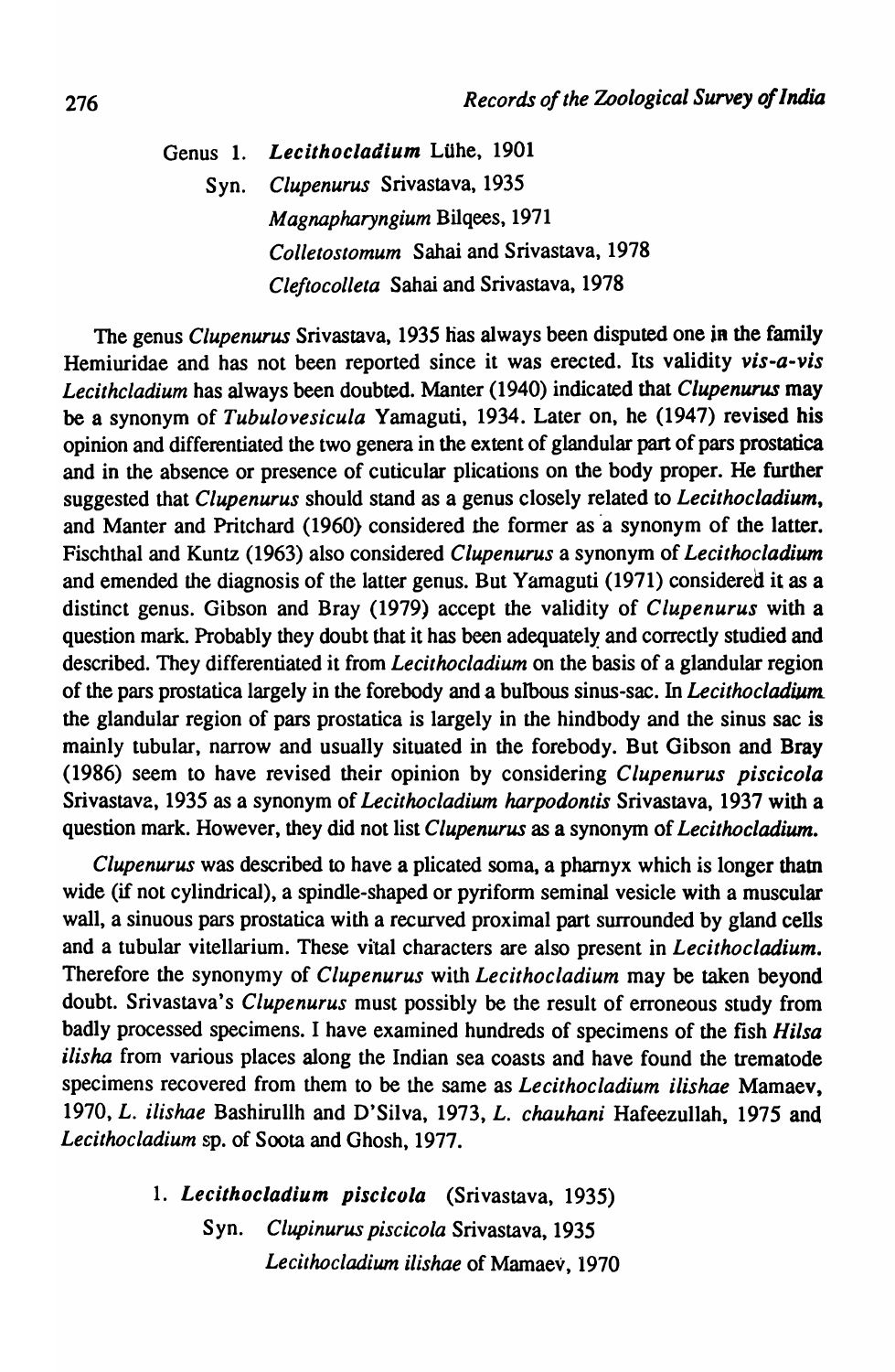*L. ilishae* of Bashirullah and D'Silva, 1973 *L. chuhani* Hafcezullah, 1975 *Lecithocladium* sp. Soota and Ghosh, 1977 (n.syn.)

*Discussion* : Gibson and Bray (1979) have doubted the validity of some other species (listed above) reported in *Lecithocladium* from *Hilss ilisha*. They (1986), however, finally considered them as synonyms.

The specimens of *Lecithoclaium* sp. of Soota and Ghsoh, 1977 mounted on two slides (Z.S.I. Reg. Nos.W 7249/1 and W 7250/1) were examined by the author, and they were found to be identical to *L.chauhani*. While sending the paper containing the description of *L. ehauhani* to press, the descriptions of *L. ilishae* of Mamaev, 1970 and *L.ilishae* of Bashirullah and D'Silva, 1973 had not become available to the author. Presuming that the original description of *Clupenurus piscicola* is inaccurate, the author concurs with Gibson and Bray (1986) that the other four species of *Lecithocladium*  reported from *IIi/sa ilisha* are synonymous with it, but it is hard to share their (1986) opinion that all these species are in their lurn synonyms of *L. harpodontis* Srivastava, 1937.

*Colletostomum* Sahai and Srivastava, 1978 has been described from the fish host *Pseudosciaena diacanthus* from Bombay coast. It comes well within the concept of *Lecithocladium.* The reported presence of "an everted, circular, appreciably broad collar around the oral sucker" may be a fixation artifact and needs corroboration after rechecking *Colletostomum muthiai* Sahai and Srivastava, 1978, the type species of the genus.

*Cletftoeolleta* Sahai and Srivastava, 1978 (type species *C.magnum)* from the stomach of *Scomberoides tala* from the Madras coast is nothing but a *Leeithoeladium.*  The reported presence of a muscular collar around the oral sucker of the type species may also be a fixation artifact and requires confirmation.

- *2. Lecithocladium apolecti* Velasquez, 1962
	- Syn. *L. exisiforme* of Gupta and Sehgal (1971)
		- *L. annulatum* of Gupta and Sehgal (1971)
		- *L. annulatum* of Gupta and Sehgal (1971)
		- *L. hexavitellarii* (Bilqecs, 1971)
		- *L. excisiforme* of Radhakrishnan and Nair (1979) (n. syn)
		- *L. Slromatei* Farooq and Khanum, 1980

### (Figs. 1-7)

*Host* : *Formio niger* (Bloch), black pomfret. (Family Formionidae)

S yn. *Paraslromaleus niger* (Bloch) *Apoleclus niger* (Bloch)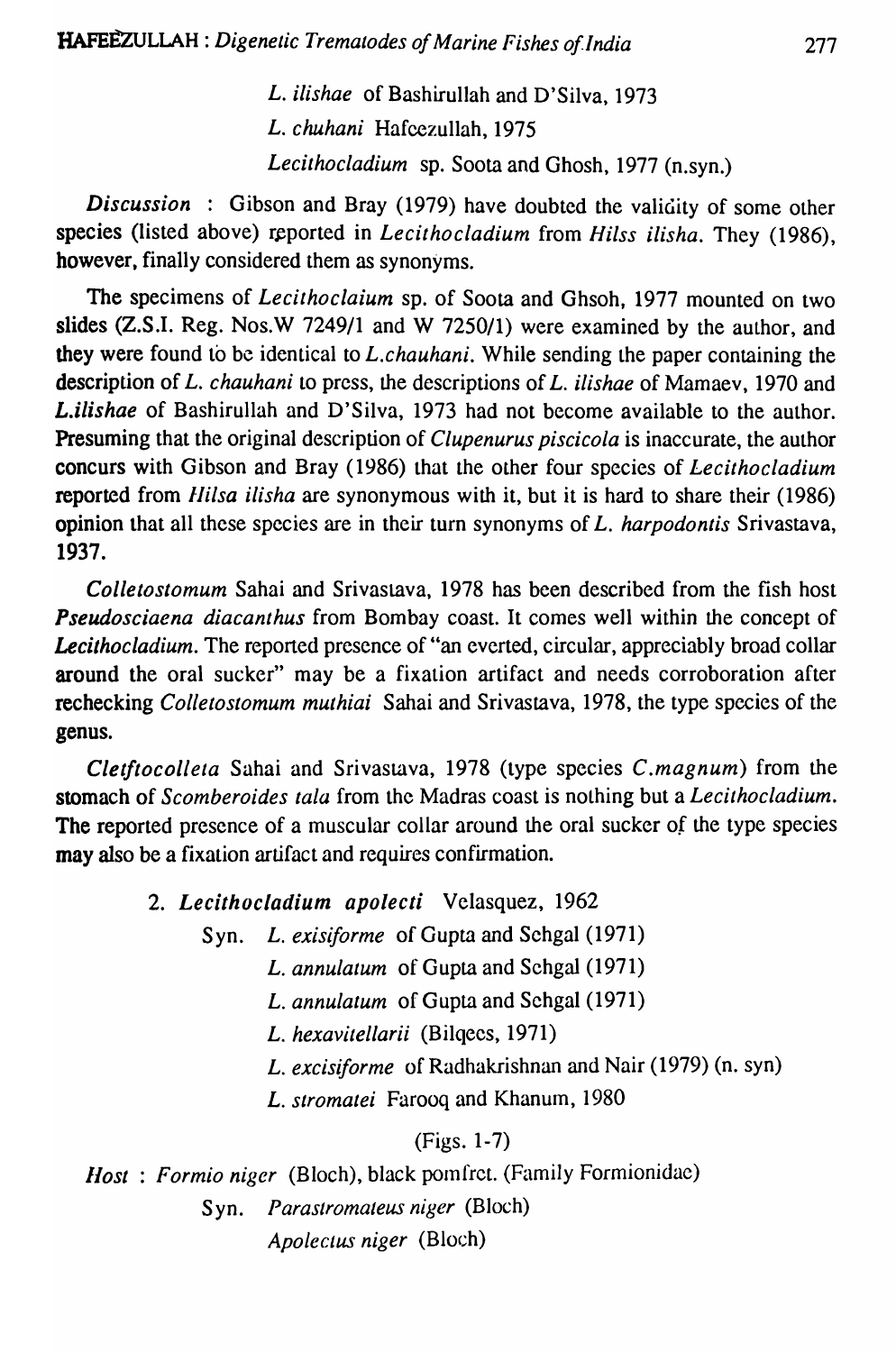*Location* : Stomach.

*Localities:* Veraval, Okha (Arabian Sea).

*Number of Specimens:* 6, on 6 slides (from Veraval); collected on 16.11.1965; 2, on 1 slide (from Okha); collected on 8.11.1978

*Description* : Body 10.09 - 15.37 mm long, 0.89 - 1.19 mm wide at junction of soma and ecsoma, elongate, attenuated posterior to acetabulum; ecsoma 3.82-6.91 mm long, 0.73-1.04 mm wide, tapering to a rounded posterior end. Tegument thin, feeble rings at places discernible in some specimens, otherwise smooth, 'Kraiiselung' absent, Acetabulum 364-418 long, 378-459 wide, spherical, at 0.76-1.12 mm from anterior end. Oral sucker 397-451 wide, funnel-shaped, terminal, ventral lip having two notches. Muscular protrusion ('Nacken-buckel ') dorsal to oral sucker not sen. Preoral lobe absent. Sucker width ratio 1 : 0.91-0.99. Pharynx 378-391 long, 195-243 wide, muscular, cylindrical; oesophagus short, oval, followed by intestinal bifurcation; 'Driisenmagen' formed, then turning back and reaching almost posterior end of body.

Tests two, 378-999 long, 270-378 wide, entire, globular or oval, tandem, in middle or hind region of soma, preovarian. Seminal vesicle 715-970 long, saccular or elliptical, elongate, with thick muscular walls, in hind body; pars prostatica long, slightly convoluted, weekly developed, with prostate gland cells (which are also weakly developed) surrounding it along its full length but becoming faint anteriorly, joining metraterm postero-dorsal or antero-dorsal to acetabulum (Figs. 6-7) to form hermaphroditic duct, in one specimen even joining posterior to pharynx. Hermaphroditic duct very long, slender, enclosed in long tubular sinus-sac, occasionally projecting out of genital pore. Genital atrium probably shallow.

Ovary 222-378 long, 289-357 wide, subglobular, entire, median, situated in middle of hind region of body near junction of body proper and ecsoma or descending into tail near junction (Fig. 5). Juel's organ present attached to ovary posteriorly. Shell gland present. Vitellarium 7 long winding tubules, extending or not into ecsoma depending <sup>~</sup> upon position of ovary, or entirely into ecsoma in cases where ovary descends into it (Fig. 5). Uterus voluminous, descending up to middle of ecsoma; mettatermdifferentiated, very long, winding. Eggs small,  $14 \times 7 \mu m$ , very numerous, dark.

Excretory vesicle Y-shaped, arms uniting dorsal to oral sucker; excretory pore terminal.

*Discussion* : The chief characteristics of these specimens are: tegument feebly ringed and discernible with difficulty in a few places only, otherwise it is smooth. The gonas are situated normally in the middle third of the soma but the ovarian complex may also be found to occur in various positions in its posterior third, or it may even descend into the ecsoma ncar the junction (Figs. 2-5). With the gradual posterior displacement of the ovary, the testes also move posteriorly. The vitelline tubules are distributed in a particular fashion posterior to ovary, a few of them entering ecsoma. In· some specimens a few tubules extended anteriorly to the ovary (Figs. 2-3). The pars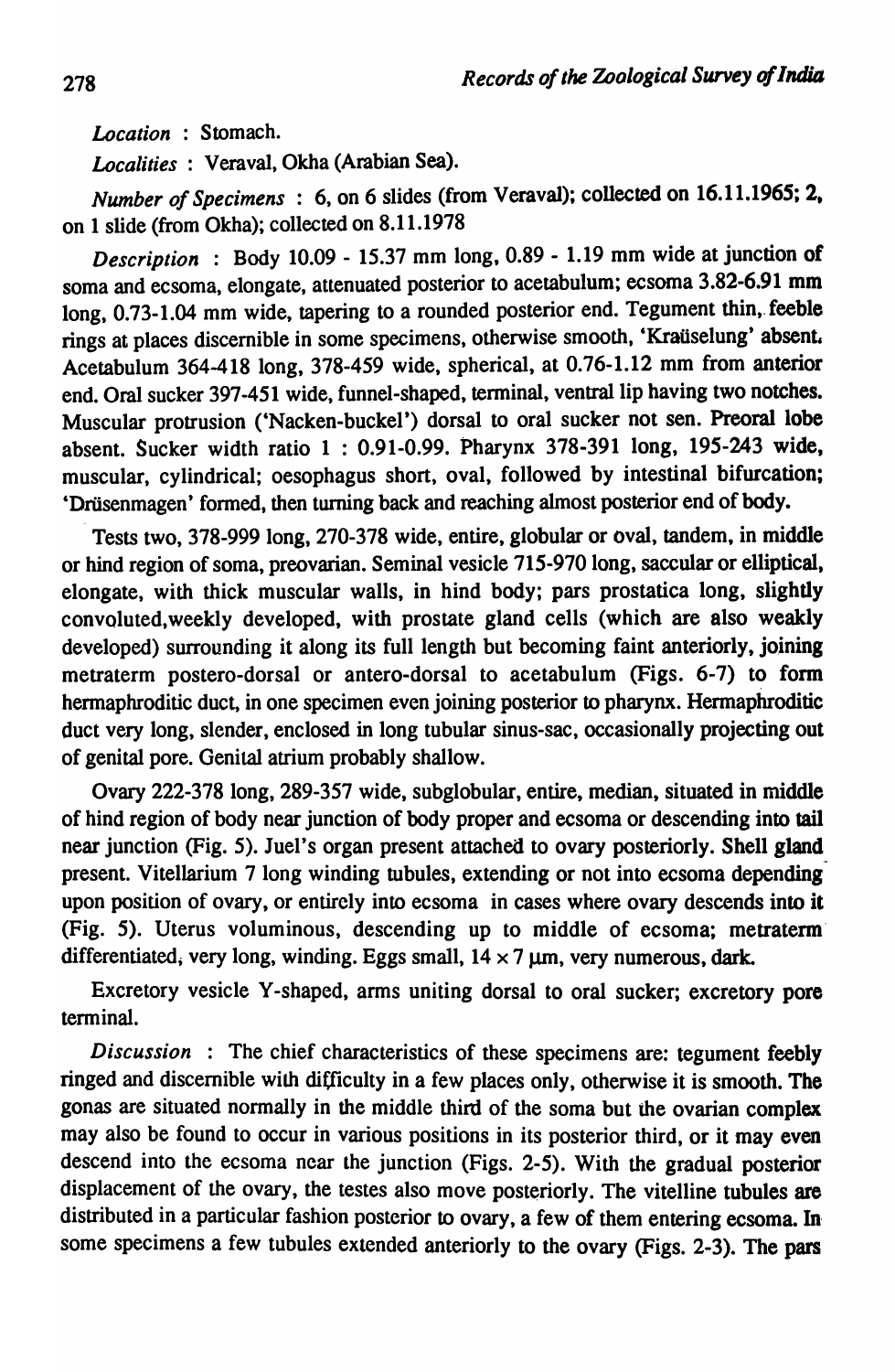prostatica is not very tortuous and is surrounded by feebly developed prostatic gland cells. The eggs are very minute measuring  $14 \times 7$  um.

*L. stromalei* Farooq and Khanum, 1980 and *L. hexavitellarii* (Bilqees, 1971) do look identidal to *L. apo/ecli.* but, contrary to Bray and Gibson (1986), *L. anteroporus*  (Bilqees, 1971), *L. lelravilellarii* (Bilqccs, 1971), *L. microductus* (Bilqees, 1971), *L. arabiana* (Bilquees, 1971), *L. octovilellarii* (Bilquces, 1971) and *L. microcaudum*  (Bilqees, 1971) differ from *L. apo/ecti* in certain respects.

## *3. Lecithocladium megalaspis* Yamaguti, 1953 (Fig. 8)

*Host: Megalaspis cordyla* (Linn.), torpedo (Family Carangidae).

*Location* : Stomach.

*Locality* : Bombay (Arabian Sea).

*Number of Specimens* : 5, on 5 slides; collected on in May 1964.

*Discussion* : The posterior limit of the hermaphroditic duct, as studied in five specimens, extends to various distances between the pharynx and the anterior border of the acetabulum. It seems to be a variable character, at least in *Lecithocladium,* and care should be exercised in using it as a diagnostic character.

# *4. Lecithocladium glandulum* Chauhan, 1945 (Fig. 9)

*llost* : *Caranx carangus* (Bloch), black tailed trevally, (Family Carangidae).

*Location* : Stomach.

*Locality* : Madras (Bay of Bengal).

*No. of Specimens* : 3, on 3 slides; collected on 9.11.1964.

*Discussion:* Originally, Chaunan (1945) described this species from *Lutianus johnii*  (type host) and *Mugil speigleri* from the Bombay coast. *Caranx carangus* is a new host record for this species.

Subfamily DINURINAE Looss, 1905

Genus 2. *1'ubulovesicula* Yamaguti, 1934

Syn. *Transversolecilha* Sahai and Srivastava, 1978 (n. syn.)

5. Tubulovesicula angusticauda (Nicoll, 1915)

*Transversolecitha scaberi* Sahai and Srivastava, 1978 (n. syn.) (Figs. 10, 11)

*Il0SI* : *Plalycephalus scaber* (Linn.), Rough flathead, (Family Platyecphalidae). *Location* Stomach.

*Locality* : Karwar (Arabian Sea).

*No. of Specimens* : 2, on 2 slides; collected on 20.5.1965.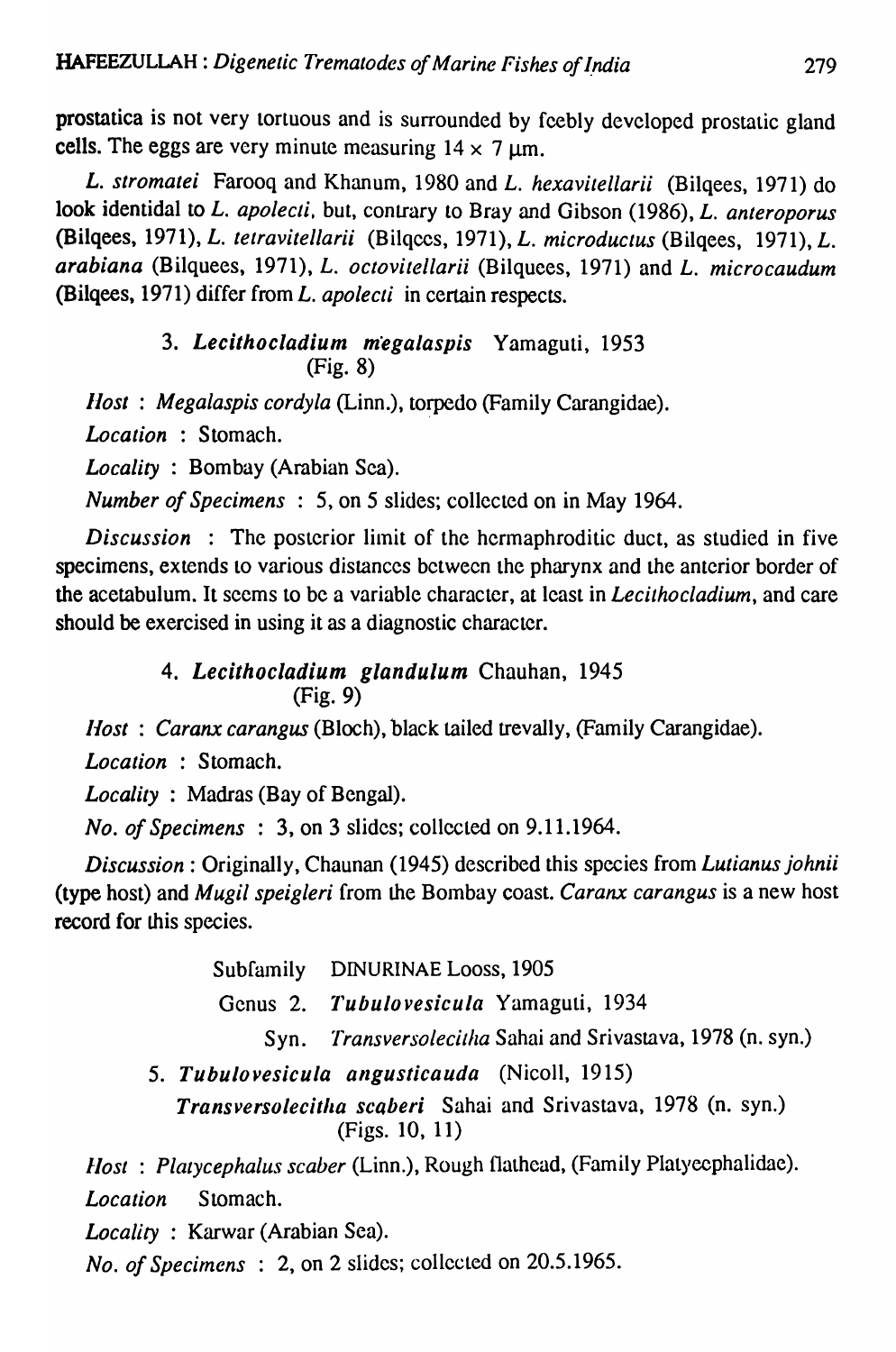*Discussion* : The two specimens agree well with the description as provided by Manter and Pritchard (1960) except for the sucker ratio (1: 2.39 in the present material, as against 1 : 1.7-1.8). Only in one of them does the seminal vesicle not extend posterior to the acetabulum.

*Transversolecitha scaberi* Sahai and Srivastava, 1978, described from the same species of host (rom Madras (Bay of Bengal) is considered a synonym of *Tubulovesicula angusticauda.* Sahai and Srivastava (1978) have reported their genus and species from improperly preserved specimens in which the tubular seminal vesicle is coiled and the tubules of vitellarium could have been extended.

*Tubulovesicula angusticauda* has also been reported from Australia, New Zealand, the Celebes and Hawaii.

Genus 3. *Uterovesiculurus* Skrjabin and Gushanskaja, 1954

S yn. *Exoticoryle* Sahai and Srivastava, 1978 (n. syn.)

*6. Uterovesiculurus lemiriensis* (Tubangui and Masilungan, 1935) (Fig. 12)

*Host* : *Scomberoides lysan* (Forskal), doubledotted queenfish, (Family Carangidae), and *Caranx melampyqus* Cuvier, Bluefin jack, (Family Carangidae).

*Location* : Stomach.

*Localities* : Viskhapatnam (Bay of Bengal) and Karwar (Arabina Sea).

*No.of Specimens* :  $3 + 7$ , total 10 on  $3 + 7$  slides; collected on 17.10.1964 and in 1965 respectively.

*Discussion* : Hafeezullah (1975) commented at length on this species. Velasquez  $(1962)$  redescribed it from the same species of fish from the Philippine. The redescription agrees fairly well with the original in general morphology except for slight differences in certain body measurements and egg size. *Exotycotyle* Sahai and Srivastava, 1978 (type species *E. labiatus)* is beyond any shadow of doubt a synonym of *Uterovesiculurus.* 

*7. Uterovesiculurus paralichthydis* (Yamaguli, 1934)

Syn. *U. platycephali* (Yamaguti, 1934)

*U. indicus* Sahai and Srivastava, 1978 (n.syn.) (Fig. 13)

*Host* : *Platycephalus indicus* (Linn), Indian flathcad, (Family Platycephalidae).

*Location* : Stomach.

*Locality* : Tuticorin (Gulf of Mannar); Madras.

*No. of Specimens* : 5 + 2, on 7 slides; collected on 8.1.1965 and 27.11.1964 respectively.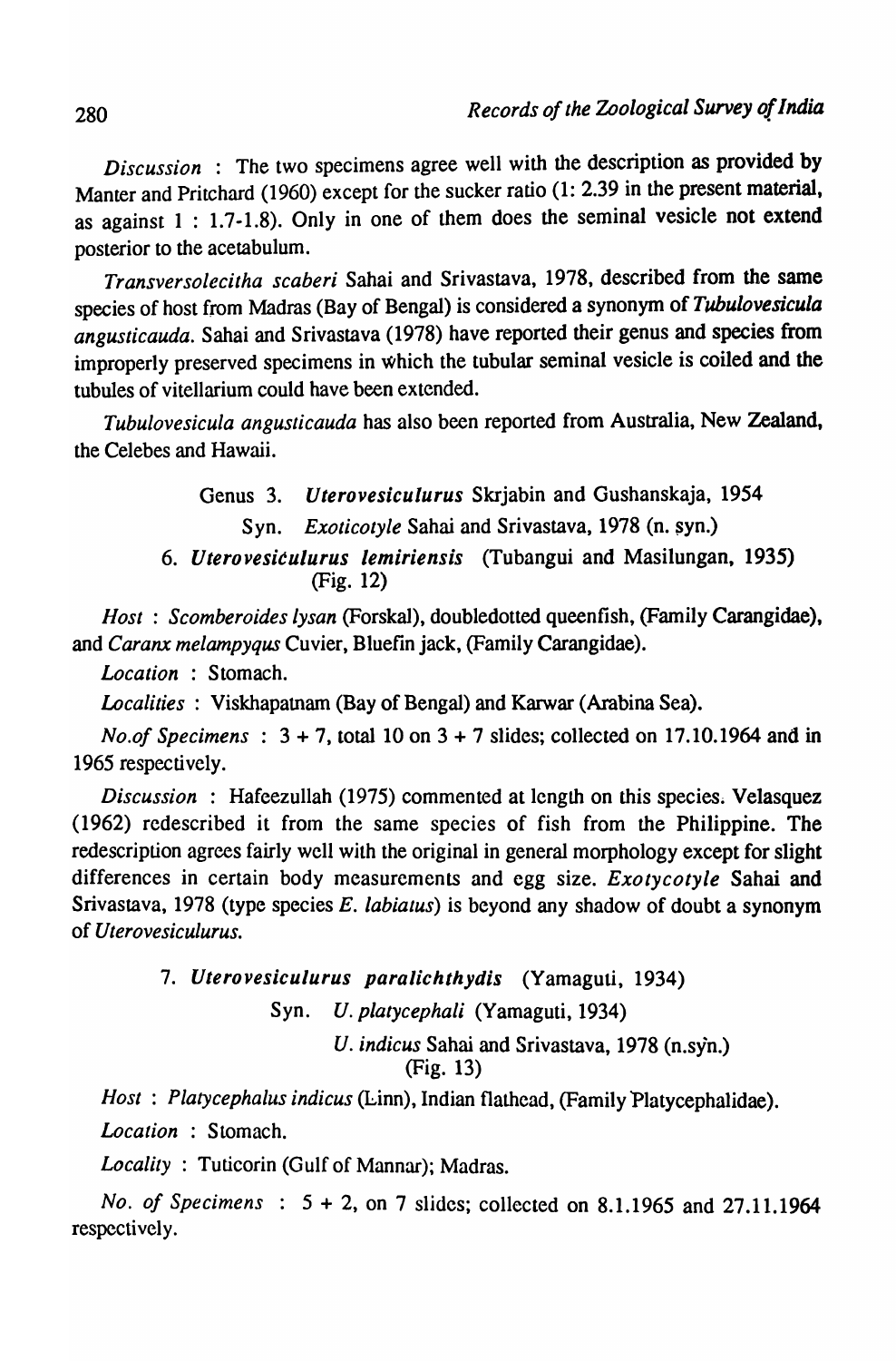

Fig.1





Fig.3

Fig. 1. *Lecithocladium apolecti.* Entire worm. Fig. 2. Part of body as in normal position of gonads. Fig. 3. Part of body of another specimen. Ovarian complex and vitellariam removed posteriorly.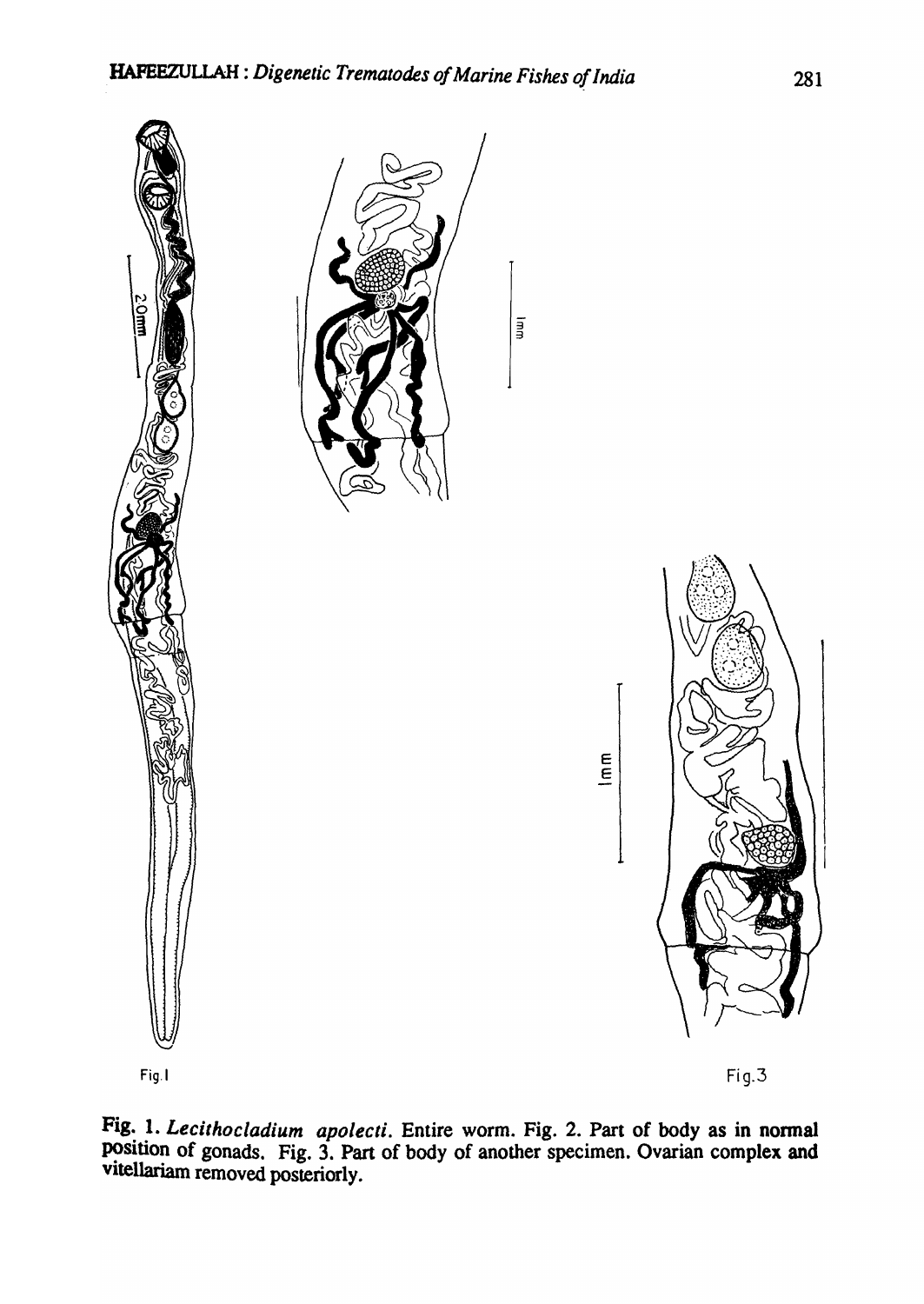

Fig. 4. Part of body of still another specimen. Ovarian complex and vitelleriam come near junction of body proper and ecsoma. Fig. 5. Part of body of the specimen in which ovarian complex and vitellariam descended into ecsoma. Fig. 6. Anterior part of body. Sinus-sac reaching acetabulum posteriorly. Fig. 7. Anterior part of another specimen. Sinus- sec not reaching acetabulum posteriorly.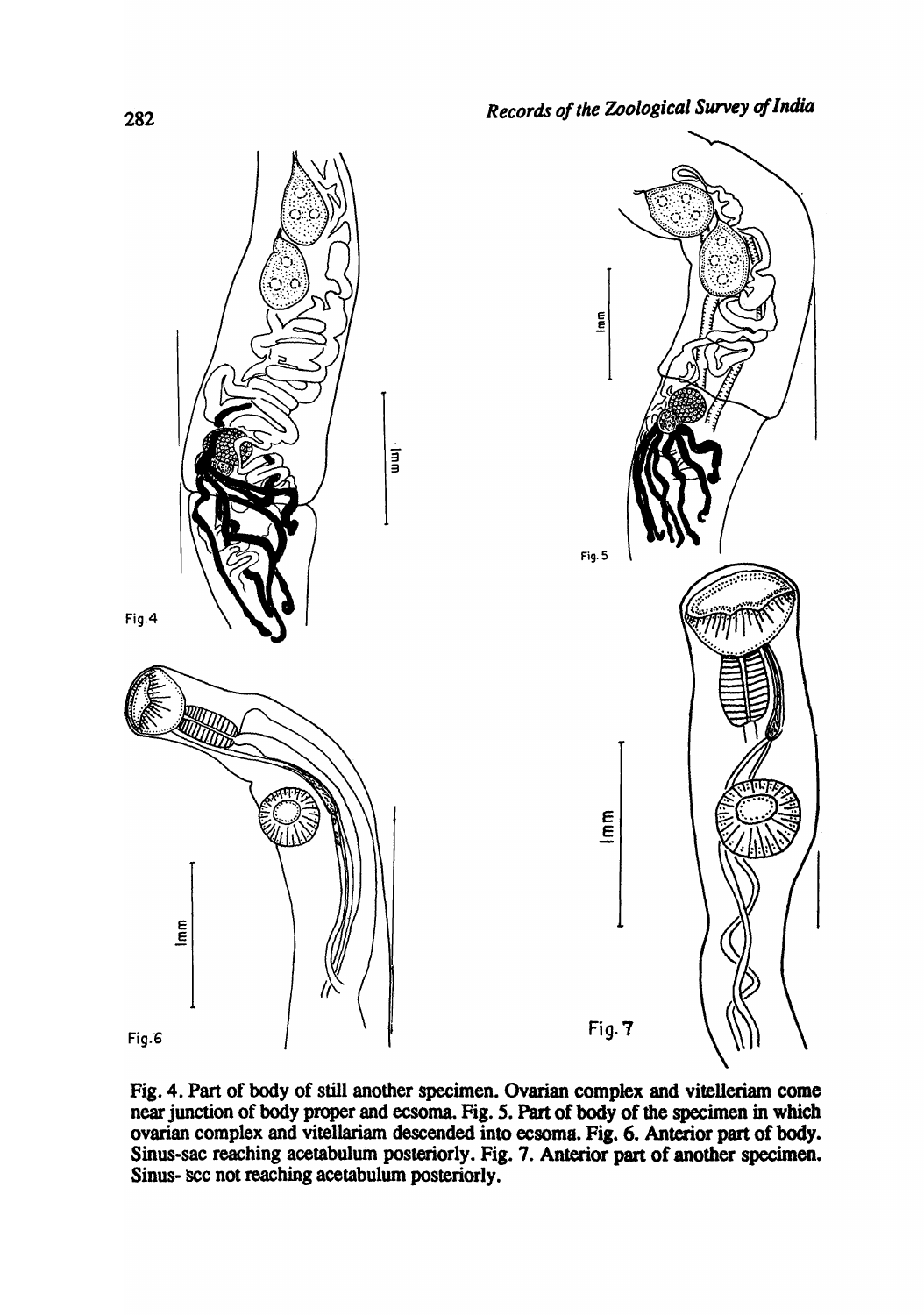

Fig. 8. *Lecithocladium megalaspis.* Entire worm. Fig. 9. *Lecilhocladium glandulum.*  Entire worm. Fig. 10. *Tubulovesicula angusticauda.* Entire worm. Fig. 11. *Tubulovesicula angusticauda.* Acetabular region. Fig. *12.Uterovesiculurus lemiriensis.*  Entire worm.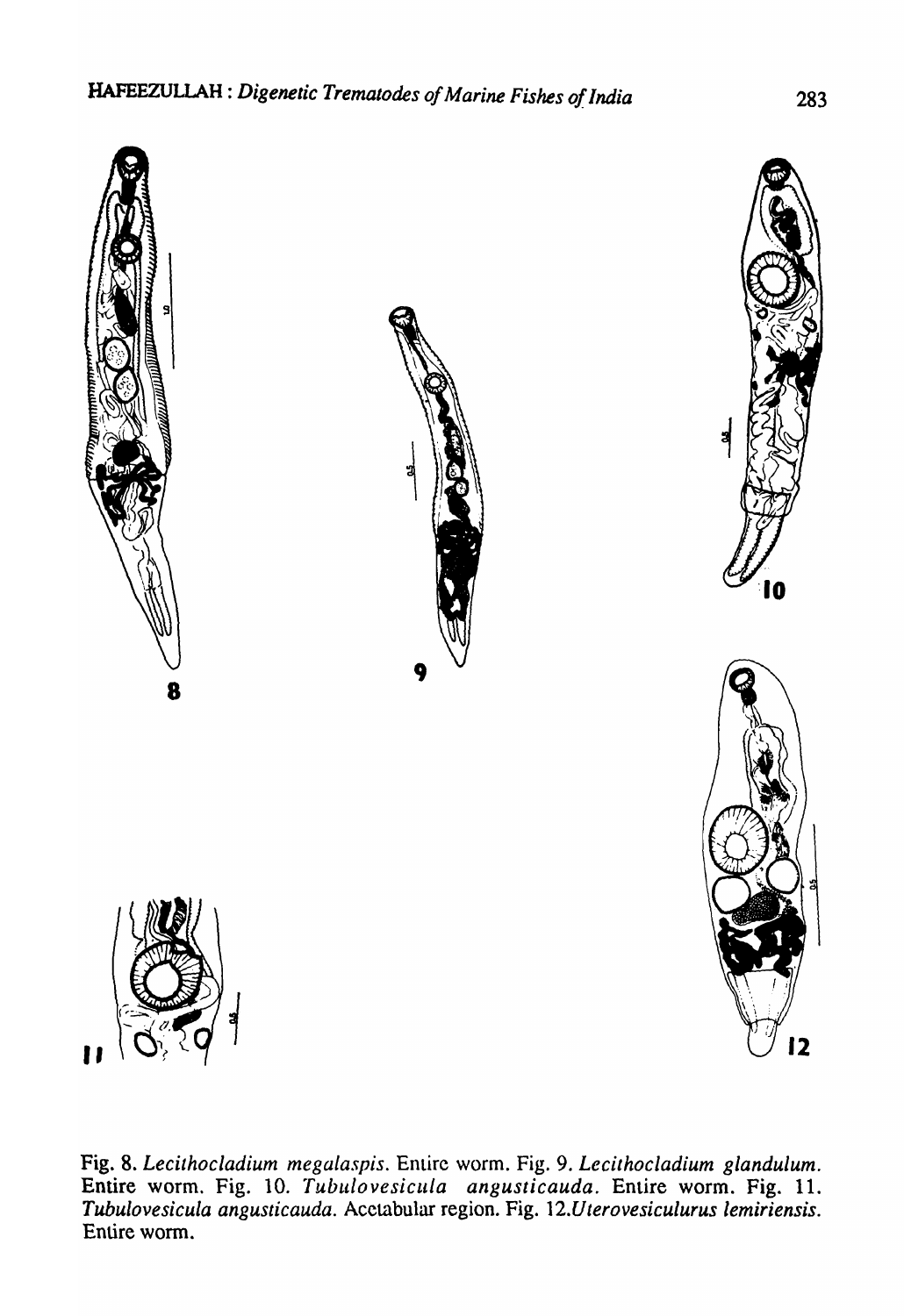

Fig. 13. *Ulerovesiculurus paralichthydis.* Entire worm. Fig. 14. *Parahemiurus gaslricus.* Entire worm. Fig. 15. *Parahemiurus dussumieri.* Entire worm. Fig. 16. *Parahemiurus engraulisi.* Entire worm.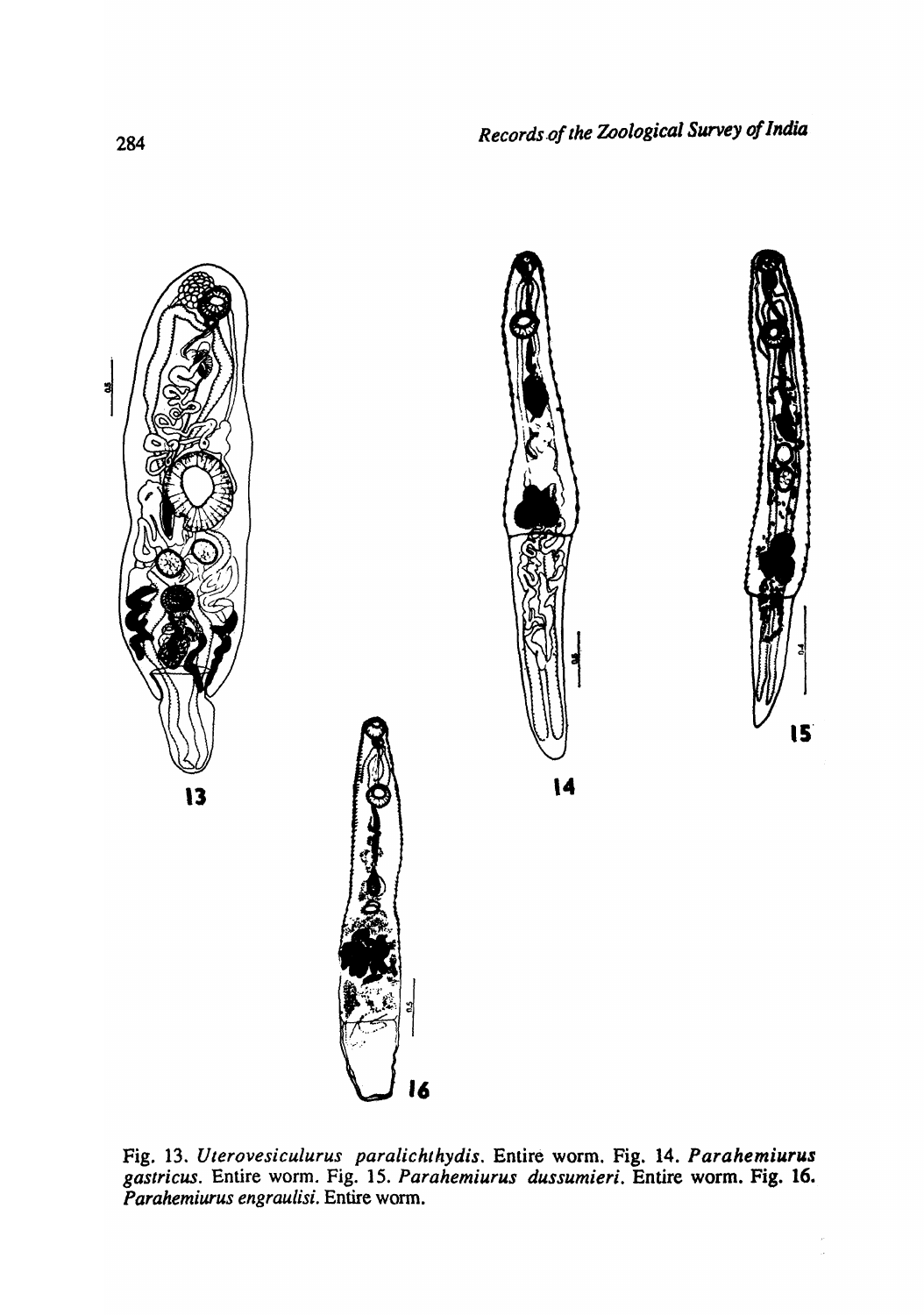*Discussion* : The differences between *U. paralichthydis* and *U. platycephali* seem to be meagre and therefore, I agree with Sahai and Srivastava (1978) in considering the latter a synonym of the former. By the same reasoning *U. indicus* reported from the fish *Platycephalus indicus* should also be taken as a synonym of *U. paralichthydis.* 

Subfamily HEMIURINAE Looss, 1899

- Genus 4. *Parahemiurus* Vaz and Pereira, 1930
	- S yn. *Dentiacetabulum* Sahai and Srivastava, 1977 (n.syn.) *Daniella* Sahai and Srivastava, 1977 (n.syn.)
- 8. Parahemiurus gastricus (Sahai and Srivastava, 1977) n.comb. (Fig. 14)

*Host: Sardinella sirm* (Walbaum), spotted Sardinella, (Family Clupeidae). *Location* : Stomach.

*Locality* : Tuticorin (Gulf of Mannar).

*No. of Specimens* : 2, on 2 slides; collected on 1.2.1965.

*Discussion* : Sahai and Srivastava (1977) described their species *Dentacetabulum gastricus* in the fish *Dussumieria acuta* from Madras (Bay of Bengal). The present material is similar to the description for *D. gastricus*, and I consider it a species of the genus *Parahemiurus* Vaz and Pereira, 1930. Consequently, *Dentacetabulum* is considered here as a synonym of *Parahemiurus.* 

In having a short and saccular sinus-sac close to the pharynx, it comes close to *Parahemiurus yanamense* Hafeezullah, 1980, but the latter has a small ecsoma in comparison with the size of the soma, whereas in the former the ecsoma is only slightly shorter than the body proper, Secondly, the sides of the body in the latter are almost parallel whereas in the forme this is not the casee, being widest at the junction of the body proper and the ecsoma.

> *9. Parahemiurus dussumlerl* Hafeezullah, 1981 Syn. *Parahemiurus indicus* Ahmad, 1981 (n. syn.) (Fig. 15)

*Host: Dussumieria acuta* Valenciennes, Rainbow sardine, (Family Clupeidae). *Location* : Stomach.

*Locality* : Madras (Bay of Bengal).

*No. of Specimens* : 8, of two slides; Collected on 28.11.1964.

*Discussion: Parahemiurus dussunzieri* Hafeezullah, 1981 (Published: October 31, 1981) and *Parahemiurus indicus* Ahmad, 1981 were separately described from the same species of fish host and from the same stretch of water. The descriptions broadly agree with each other, except that the tegument in the latter has been described to be smooth,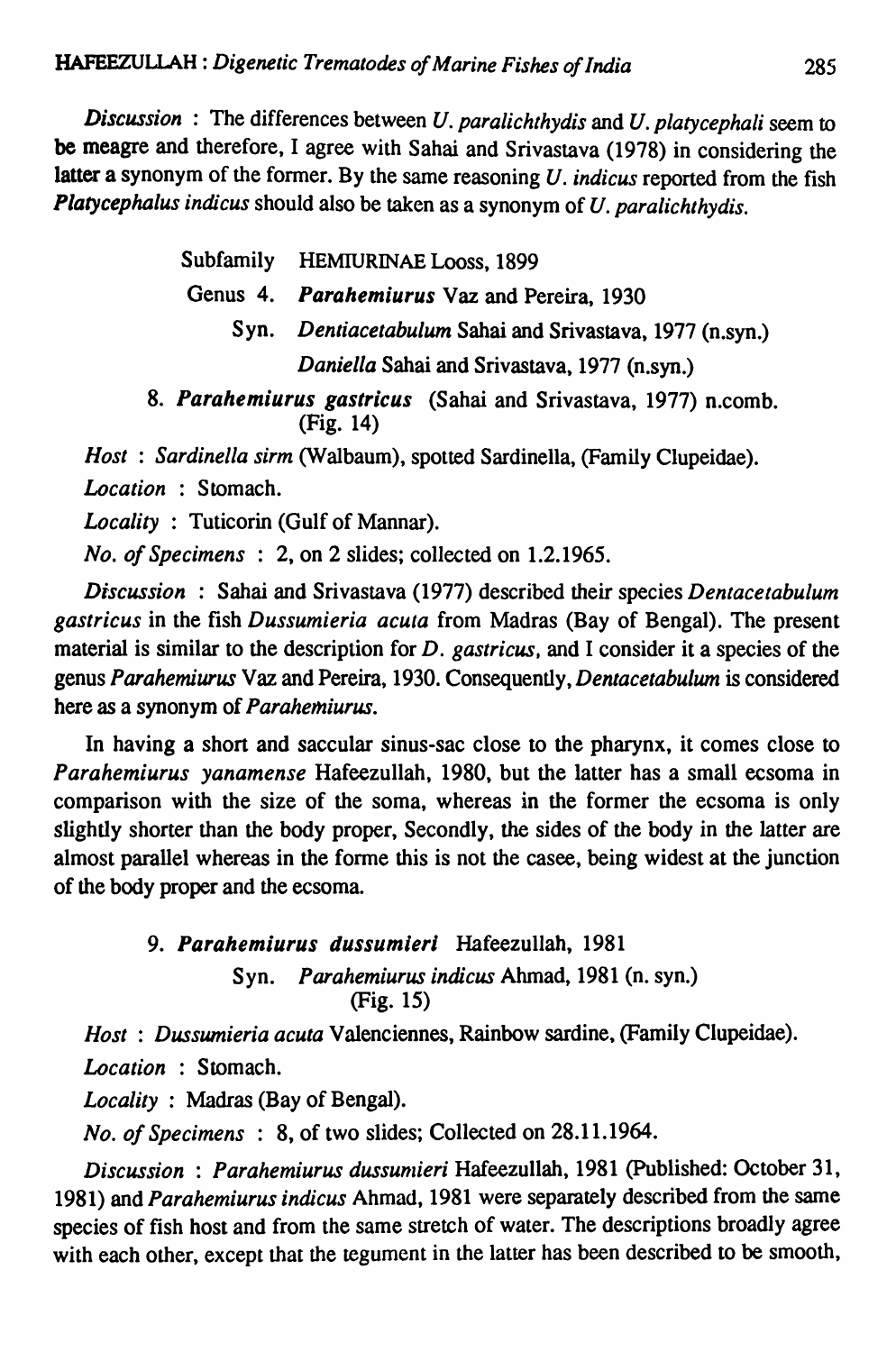and the pars prostatica only partly glandular. According to the present material, the tegument has ventral plications allover body proper and the extent of dorsal plications is not constant. Moreover, pars prostatica is completely glandular. *P. indicus* Ahmad, 1981 becomes a junior synonym to *P. dussumieri*, as the former has been published in December, 1981.

> *10. Parahemiurus engraulisi* Gupta and lahan, 1977 Syn. P. *cameroni* Gupta and Ahmad, 1979 (n.syn.) P. *simhai* Gupta and Gupta, 1978 (n.syn.) P. *puriensis* Ahmad, 1981 (n.syn.) (Fig. 16)

*Host: llishafiligera* (Valenciennes) Jwelled shad, (Family Clupeidae), *Thrissocles hamiltoni* (Gray), Hamilton's anchovy, Englaulidae), and *Thrissoclea· mystax*  (Schneider) Moustached anchovy, (Family Engraulidae).

*Location* : Stomach.

*Localities* : Visakhapatnam (Bay of Bengal), Tuticorin (Gulf of Mannar), and Madras (Bay of Bengal) respectively.

*No. of Specimens* : 3+1+1, on 5 slides; collected on 30.9.1964, 3.1.1965 & 10.11.1964 respectively.

*Discussion* : The details of the above specimens overlap with the descriptions of *P. engraulisi,* P. *simhai,* P. *cameroni* and P. *puriensis.* Hence the identification of the present material and synonymy of P. *simhai,* P. *cameroni* and P. *puriensis* with P. *engraulisi.* 

#### SUMMARY

Ten hemiurid species from marine fishes of the Bay of Bengal and Arabian Sea belonging to four genera under three subfamilies are reported with comments and additional information including synonymies. Four species, *viz., Lecithocladium piscicola* (Srivastava, 1935), *L. apolecli* Velasquez, 1962, L. *mega/aspis* Yamaguti, 1953 and L. *glandulum* Chauhan, 1945 in the subfamily Elytrophallinae Skrjabin and Guschanskaja, 1954; three species, *viz .. Tubulovesicula angilsticauda* (Nicoll, 1915), *Utervesiculurus lemeriensis* (Tubangui and Masilungan, 1935) and *U. paralichthydis*  (Yamaguti, 1934) in the subfamily Dinurinae Looss, 1905; and three species, *viz., Parahemiurus gastricus* (Sahai and Srivastava, 1977), *P. dussumieri* Hafeezullah, 1981 and *P. engraulisi* Gupta and Jahan, 1977 in the subfamily Hemiurinae Looss, 1899 are reported. The new synonymies suggested arc: *Colletostomum* Sahai and Srivastava, 1978 and *Cleflocolleta* Sahai and Srivastava, 1978 with *Lecithocladium* Luhe, 1901; *Lecilhocladium* sp. of Soota and Ghosh, 1977 with *Lecilhocladium piscicoia*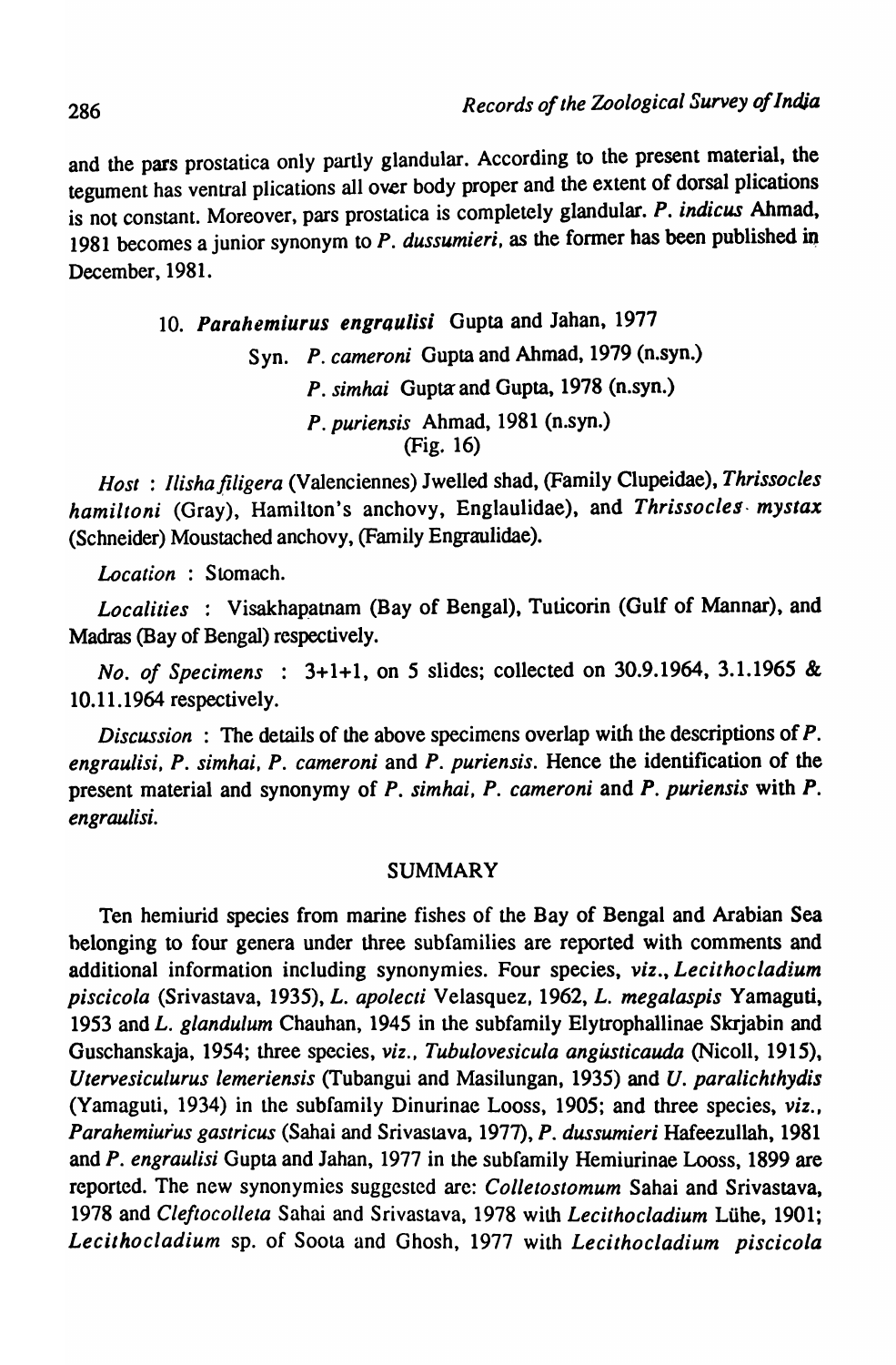(Srivastava, 1935); *Lecithocladium excisiforme* of Radhakrishnan and Nair (1979) with *L. apolecti* Velasquez, 1962; *Transversolecitha* Sahai and Srivastava, 1978 with *Tubulovesicula* Yamaguti, 1934 and *Transversolecitha scaberi* Sahai and Srivastava, 1978 with *Tubulovesicula angusticauda* (Nicoll, 1915); *Exoticotyle* Sahai and Srivastava, 1978 with *Uterovesiculurus* Skrijabin and Guschanskaja, 1954 and *Uterovisiculurus indicus* Sahai and Srivastava, 1978 with U. *paralichthydis; Dentiacetabulum* Sahai and Srivastava, 1977 and *Daniella* Sahai and Srivastava, 1977 with *Parahemiurus* Vaz and Pereira, 1930; *Parahemiurus dussumieri* Hafeezullah, 1981; and P. *simhai* Gupta and Gupta, 1978, P *cameroni* Gupta and Ahmad, 1979 and P *puriensis* Ahmad, 1981 with *P. engrauli9i* Gupta and Jaban, 1977.

#### **ACKNOWLEDGEMENTS**

The author is thankful to the Director, Zoological Survey of India, Calcutta, for providing laboratory and library facilities. He is also grateful to Dr A K Ghosh, Scientist 'D' for taking an interest in the study.

#### REFERENCES

- Ahmad, J. 1981. Studies on digenetic trematodes from marine fishes from the bay of Bengal. Part XVI. *Riv. Parassit.,* XLII (3): 403-413.
- Bilqees, F.M. 1971. Marine fish trematodes of West Pakistan. II & III. Descriptions of four new genera and sixteen species (Hemiuridae) with notes on the histology, segmentation, asexual multiplication and regeneration of some of them. *The Agricultural Research Council. Karachi, Pakistan.* pp. 1-55.
- Chauhan, B.S. 1945. Trematodes from Indian marine fishes. Part IV On some trematodes of the family Hemiuridae Lühe, 1901, with descriptions of six new forms. *Proc.lndian Acad. Sci.,* 21: 10-173.
- Chauhan, B.S. 1954. Studies on the trematode fauna of India. Part VI. Subclass Digenea (Prosostomata). (A revision of Hemiuroidea from Indian region.). *Rec. Indian. Mus.,* 51: 289-393.
- Dawes, B. 1947. *The trematoda of British Fishes.* The Ray Society, London, 364 pp.
- Fischthal, J.H. & Kuntz, R.E. 1963. Trematode parasites of fishes from Egypt. Part Ill. Six new hemiuridae. *Proc. helminth. Soc. Wash.,* 30 : 78-91.
- Gibson, D.I. & Bray, R.A. 1979. The Hemiuroidea: terminology, systematics and evelution. *Bull. Br. Mus. nat. Hist.* (Zoo1.), 36 (2) : 35-146.
- Gibson, D.I. & Bray, R.A. 1986. The Hemiuridae (Digenea) of fishes from the Northeast Atlantic. *Bull. Br. Mus. nat. Hist.* (Zool.), 51 (1) : 1-125.